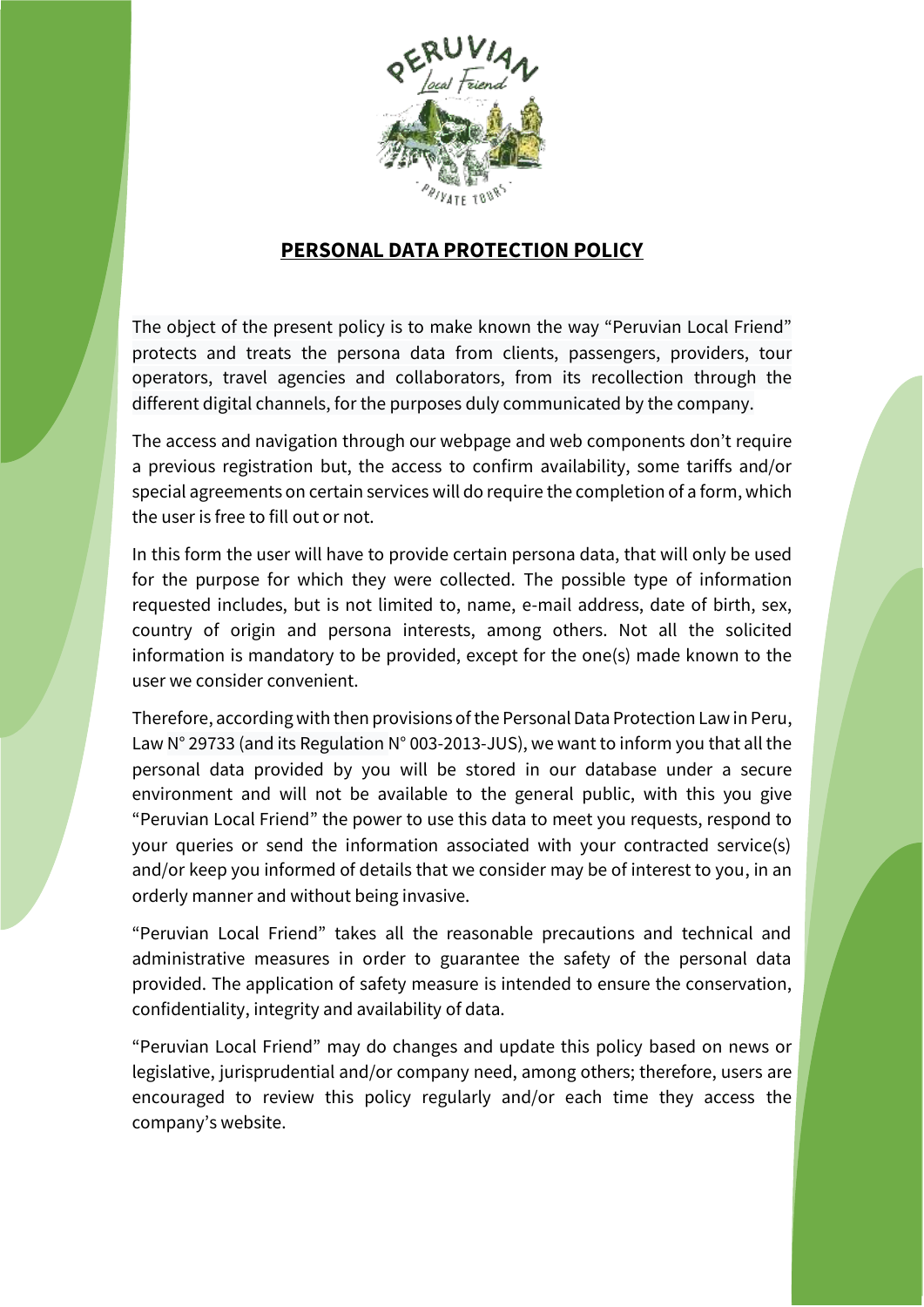# **TERMS AND CONDITIONS**



## **ABOUT THE USE OF THE DIGITAL CHANNEL:**

**THE USAGE OF OUR WEBSITE AND WEB COMPONENTS BY THE USERS CERTIFIES THE FULL, DIRECT, CONSCIOUS AND UNRESERVED ACCEPTANCE OF EACH AND EVERY ONE OF THE DISPOSITIONS INCLUDED IN OUR GENERAL TERMS AND CONDITIONS, WHICH MAY UNDERGO CHANGES OR MODIFICATIONS.**

**EVERY BRAND, LOGO AND/OR PROVIDER NAME THAT IS SHOWN IN OUR WEBSITE OR WEB COMPONENT, ARE USED WITH INFORMATIONAL PURPOSES AND ARE THE PROPERTY OF THE OWNER OF THE INTELLECTUAL PROPERTY RIGHTS.**

## **ABOUT THE TOURS:**

### **"DURING COVID-19 PANDEMIC"**

**ACCORDING TO THE HEALTH AND SAFETY RULES ESTABLISHED BY THE PERUVIAN GOVERNMENT, IT'S MANDATORY, FOR ALL OUR CLIENTS, TO ATTEND ANY OF OUR TOURS/SERVICES USING A PROTECTIVE MASK.**

**ALSO, IF POSSIBLE, WE ENCOURAGE THE USE OF ALL, OR ANY, OF THE FOLLOWING: DISPOSABLE GLOVES, FACE SHIELD AND SAFETY GLASSES OR GOOGLES.** 

**- ALL OUR TOURS ARE PRIVATE. WE ACCEPT SINGLE TRAVELERS AND ALSO GROUPS BUT ALL THE EXCURSIONS WILL BE PRIVATE, WITH THE EXCEPTION OF THE PALOMINO ISLANDS, BALLESTAS ISLANDS AND HUACACHINA BUGGIES & SANDBOARD TOURS.**

**- WALKING TOURS ARE MEANT TO BE DONE BY TAKING LOCAL BUSES AND TAXIS TO APPROACH OUR DESTINATIONS BUT TO WALK TOURING AROUND THEM.**

**- IN OUR WALKING & CAR TOURS, THE VEHICLE IS MOSTLY TO APPROACH TO THE ATTRACTIONS, AND SAVE TIME TO SEE MORE, BUT TO WALK AROUND THEM.**

**- OUR TOUR PRICES (EVEN THE "FOOD & SIGHTS") DON'T INCLUDE ANY SPENDINGS SUCH AS FOOD, DRINKS, TIPS OR ENTRY TICKETS (SOME EXCEPTIONS\*\* MAY APPLY). WE'LL APPRECIATE YOU CARRYING THE NECESSARY AMOUNT OF LOCAL CURRENCY TO PAY FOR THE SERVICES PREVIOUSLY MENTIONED.**

**- IN THE CASE OF WALKING TOURS, TRANSPORTATION IN LOCAL BUSES AND TAXIS IS NOT INCLUDED. YOU´LL HAVE TO COVER THOSE EXPENSES FOR YOU AND YOUR "LOCAL FRIEND" DURING THE TOUR. WE'LL APPRECIATE YOU CARRYING THE NECESSARY AMOUNT OF LOCAL CURRENCY TO PAY FOR THAT.**

**- IN THE CASE OF WALKING & CAR TOURS, NO LOCAL BUS/TAXI TRANSPORTATION IS NEEDED AS YOU'LL HAVE A PRIVATE CAR, DRIVER AND "LOCAL FRIEND". (AN EXCEPTION\*\* MAY APPLY)**

**- THE FOOD IS UP TO YOU. YOU DECIDE WHETHER TO INVITE YOUR LOCAL FRIEND OR NOT.**

- **THE LENGTH OF THE TOUR STARTS COUNTING SINCE THE AGREED MEETING TIME. IF THERE IS A DELAY FROM THE CUSTOMERS SIDE, PERUVIAN LOCAL FRIEND WON'T EXTEND THE TOUR.**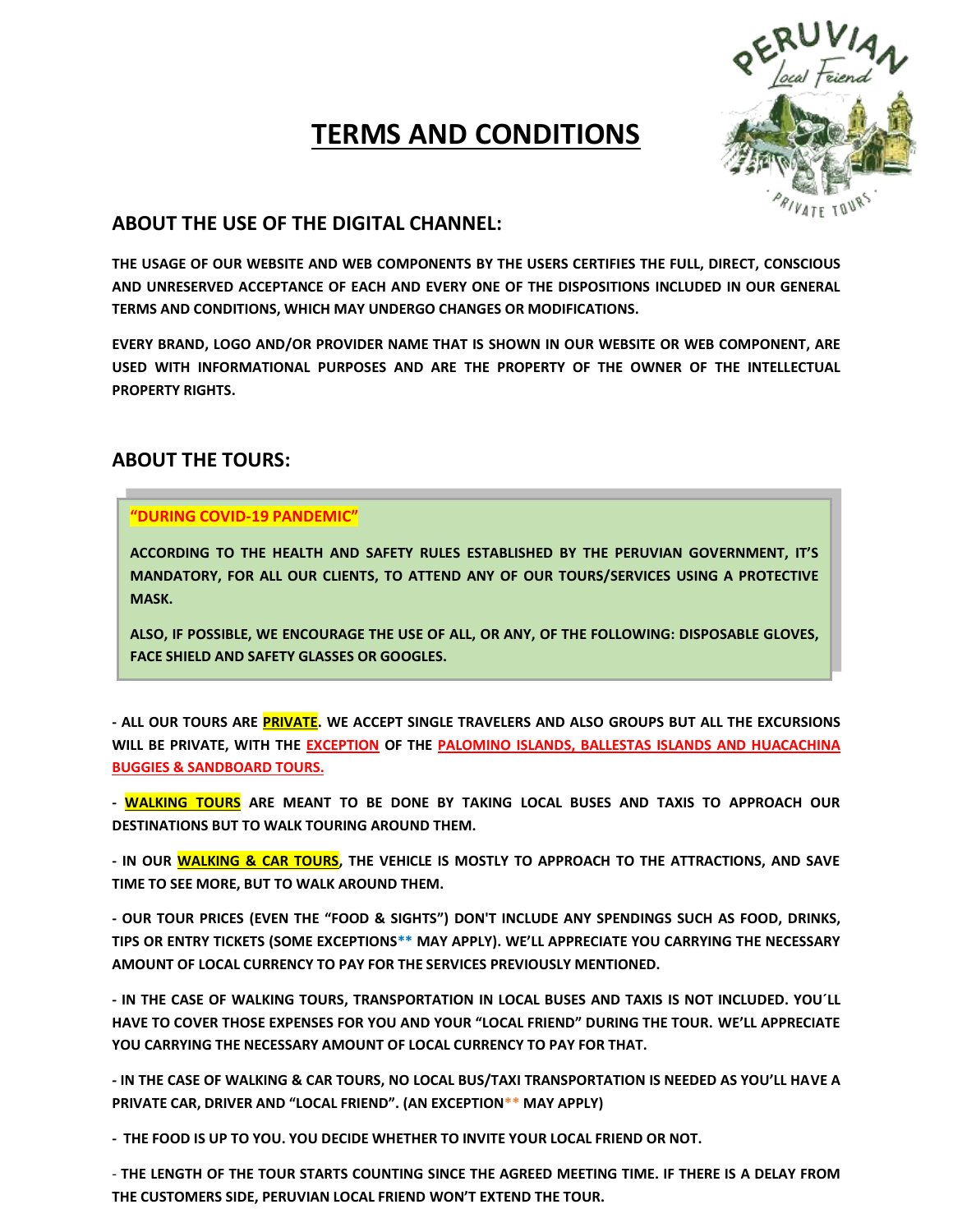**- IF THE CUSTOMER DECIDES TO SHORTEN THE LENGTH OF THE TOUR THE SAME DAY OF THE SERVICE, THERE WILL BE NO REFUNDS OR CHANGES IN THE CASH BALANCE AMOUNT.**

**- THE WAITING TIME (TO BEGIN A TOUR) WILL BE 30 MINUTES, COUNTING SINCE THE AGREED MEETING TIME. IF DURING THIS TIME FRAME THE CUSTOMER DOESN'T SHOW UP, THE SERVICE WILL BE CONSIDERED AS A "NO-SHOW" AND THE "LOCAL FRIEND" WILL LEAVE. THIS DOESN'T APPLY TO "LAYOVER TOURS"\*.**

### **ABOUT THE TRANSFERS:**

**- THE PRICE OF THE AIRPORT TRANSFER SERVICE ONLY INCLUDES ONE HOUR OF WAITING (COUNTED SINCE YOUR FLIGHT LANDS). FOR EACH EXTRA HOUR YOU'LL HAVE TO PAY AN ADDITIONAL AMOUNT. FOR CAR: \$10.00 USD, FOR VAN OR TRANSPORTATION IN OTHER TYPES OF VEHICLES, PLEASE CONSULT US.**

**- IN CASE OF AIRPORT PICK UPS, THE DRIVER WILL ENTER THE ARRIVALS AREA 20 MINUTES AFTER THE FLIGHT LANDS (FOR INTERNATIONAL FLIGHTS) OR 10 MINUTES AFTER THE FLIGHT LANDS (FOR DOMESTIC FLIGHTS). THIS IN ORDER TO GIVE YOU TIME TO GO THROUGH CUSTOMS AND/OR LUGGAGE CLAIM.**

### **ABOUT BOOKING & PAYMENT:**

### **"DURING COVID-19 PANDEMIC"**

**IN ORDER TO AVOID CONTACT WITH BILLS AND COINS, TO PREVENT ANY POSSIBLE BACTERIA AND/OR VIRUS TRANSMISSION, WE FOUND NECESSARY TO SET THESE NEW BOOKING RULES:**

**- TO BOOK FROM 1 TO 4 SERVICES (TOURS, TRANSFERS, ETC.), OR FOR PARTIES UP TO 5 PEOPLE, WE'LL NEED AN ADVANCED PAYMENT DIVIDED IN TWO PARTS\*\*:**

**1 ST PAYMENT = THE 30% OF THE SERVICES TOTAL PRICE IN ORDER TO BOOK.**

**2 ND PAYMENT = THE REST (70%) DUE TO BE PAID 10 DAYS BEFORE ANY INITIAL SERVICE PROVIDED BY PERUVIAN LOCAL FRIEND.**

**- TO BOOK MORE THAN 4 SERVICES (TOURS, TRANSFERS, ETC.), OR FOR PARTIES FROM 6 PEOPLE IN ADVANCE, WE'LL NEED AN ADVANCED PAYMENT DIVIDED IN TWO PARTS\*\*:**

**1 ST PAYMENT = THE 80% OF THE SERVICES TOTAL PRICE IN ORDER TO BOOK.**

**2 ND PAYMENT = THE REST (20%) DUE TO BE PAID 15 DAYS BEFORE ANY INITIAL SERVICE PROVIDED BY PERUVIAN LOCAL FRIEND.**

**\*\* This doesn't apply when purchasing: Train, Bus and Entry Tickets to Machu Picchu and only transfer services.**

**- IN CASE YOU WANT TO PAY THE 100% OF THE SERVICES TOTAL PRICE IN ADVANCE, IN ORDER TO AVOID THE HASSLE OF DOUBLE PAYMENT, PLEASE LET US KNOW.**

**- IF YOU INTEND TO BOOK: "LAYOVER TOURS"\*, "LAST MINUTE TOURS"\*\*, "SPECIAL REQUESTS"\*\*, PRE-FIXED MENUS, ENTRY TICKETS, TICKETS TO MACHU PICCHU, MACHU PICCHU TRAIN TICKETS, MACHU PICCHU BUS TICKETS, CUSCO TOURISTIC TICKETS, EXCURSIONS OUTSIDE THE CITY (SUCH AS: CARAL, PALOMINO ISLANDS,**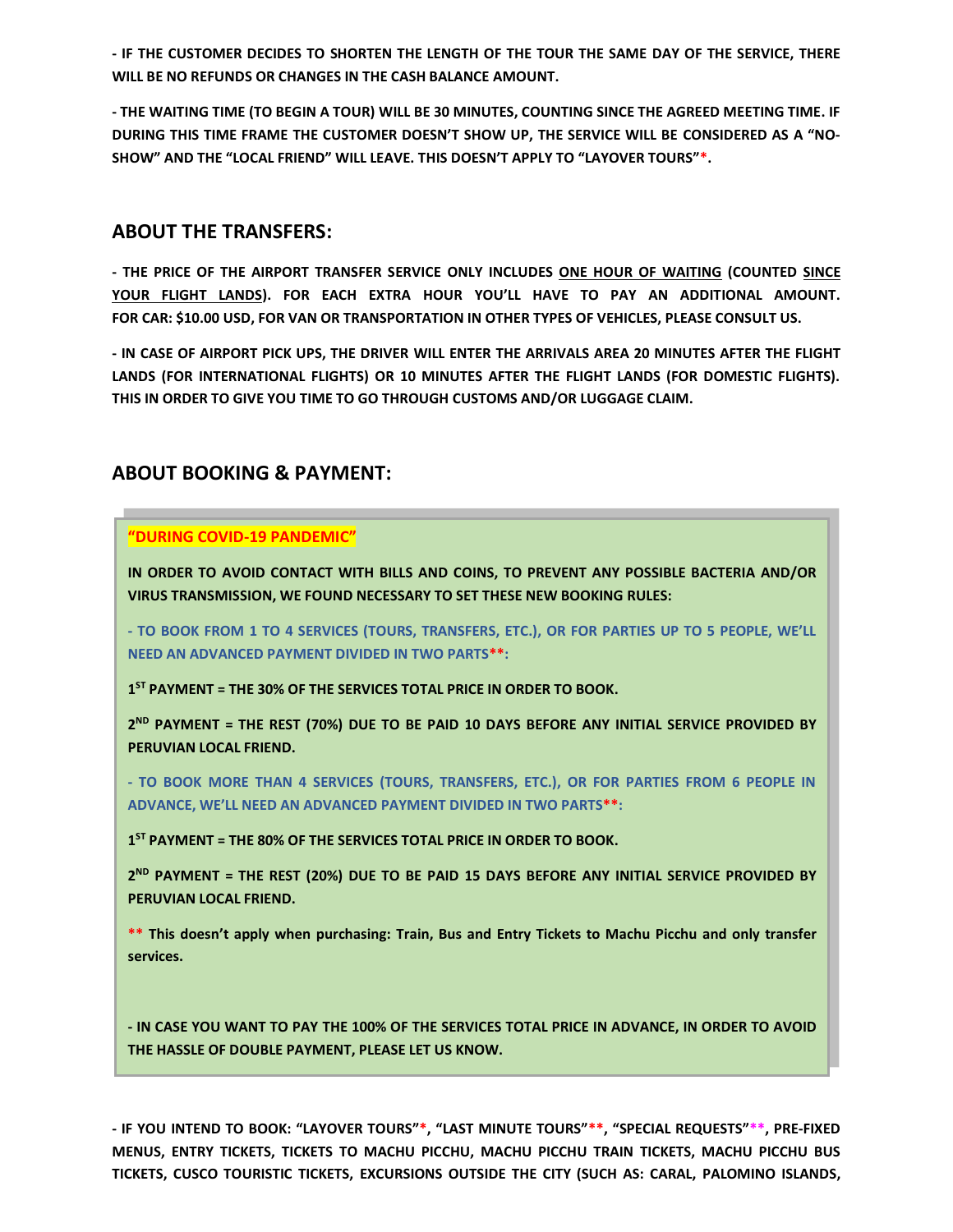**PARACAS & HUACACHINA, ETC.) OR ONLY TRANSFER SERVICES, THE PAYMENT MUST BE MADE IN FULL, IN ADVANCE.**

**- PLEASE, TAKE INTO ACCOUNT THAT THE MACHU PICCHU ENTRY, BUS AND TRAIN TICKETS ARE ONLY VALID ON THE DATE PRINTED ON THEM. ONCE WE PURCHASE THE TICKETS THERE ARE NO REFUNDS, NEITHER CHANGE OF DATE OR INFORMATION. PLEASE RE-CHECK THE PERSONAL DATA YOU ARE PROVIDING (NAME, DATE, PASSPORT NUMBER, ETC.) BEFORE DOING ANY PAYMENTS.**

**- DUE TO THE GROWING DEMAND FOR OUR TOURS, IF YOU ARE 100% SURE YOU WILL USE OUR SERVICES, THE SOONER YOU BOOK, THE BETTER. BUT IN CASE YOU ARE IN A GROUP AND INTEND TO RESERVE SEVERAL SERVICES IN MOST (OR ALL) OUR OPERATION CITIES, WE WILL NEED 3 - 1 WEEKS MINIMUM FOR THE BOOKING. THE DEADLINE IN THIS CASE WILL BE AT THE DISCRETION OF PERUVIAN LOCAL FRIEND AND WILL DEPEND ON THE GROUP´S SIZE AND ITINERARY.**

**- WE CAN'T ACCEPT THE 100% PAYMENT IN CASH THE SAME DAY OF THE SERVICES.** 

**- PLEASE, DO NOT PROCEED WITH ANY PAYMENTS IN ADVANCE UNTIL WE SEND YOU THE FINAL QUOTATION, THE AMOUNT TO DEPOSIT AND/OR APROVE THE BOOKING.**

**- ONCE THE PAYMENT IS DONE, IT WILL BE IMPLIED THAT YOU HAVE KNOWLEDGE, AND ARE AGREE, WITH THE TERMS AND CONDITIONS OF OUR SERVICES, OUR CANCELLATION POLICIES AND THE ITINERARY SENT.**

**- IF AFTER THE PAYMENT IS DONE YOU WOULD LIKE TO ADD MORE PEOPLE TO THE GROUP, MORE SERVICES OR MORE HOURS TO THE TOURS THAN INITIALLY ARRANGED, PLEASE DON'T HESISTATE ON SENDING US YOUR REQUEST.**

**- IF YOU WOULD LIKE TO DO A LAST MINUTE "TOUR DATE/TIME RESCHEDULE"\*\*\*, TAKE INTO ACCOUNT IT IS SUBJECT TO AVAILABILITY. IF THERE IS AVAILABILITY, THERE WILL BE NO EXTRA CHARGES, BUT IF THERE IS NOT, THERE WILL BE NO REFUNDS (AS IT WILL BE CONSIDERED A "NO-SHOW")**

**- IF YOU WOULD LIKE TO REDUCE THE NUMBER OF PEOPLE ATTENDING THE TOUR, THE NUMBER OF SERVICES ARRANGED OR THE TOUR HOURS, IT WILL HAVE TO BE REQUESTED AT LEAST ONE WEEK BEFORE THE FIRST DAY OF SERVICES, OTHERWISE THERE WON'T BE ANY RE-QUOTES OR CHANGES AND IT WILL BE CONSIDERED AS A CANCELLATION. FOR MORE INFORMATION ON CANCELLATIONS, PLEASE READ OUR "CANCELLATIONS POLICY" DOCUMENT.**

**- IN CASE OF "NO-SHOW", THERE WILL BE NO REFUNDS BUT IN CASE OF CANCELLATION A REFUND MIGHT BE GIVEN. FOR MORE INFORMATION ON THIS, PLEASE READ OUR "CANCELLATIONS POLICY" DOCUMENT.**

**- IN CASE OF "FORCE MAJEURE", (EVENTS BEYOND OUR CONTROL LIKE: SOCIAL OR POLITICAL PROBLEMS, NATURAL DISASTER, WAR, TERRORISM, STRIKE, SERIOUS CONTAGIOUS DISEASE, ETC.) WHICH MAY DISTURB THE NORMAL SITUATION OF THE COUNTRY AND/OR THE NORMAL OPERATION OF PERUVIAN LOCAL FRIEND'S SERVICES, WE RESERVE OURSELVES THE RIGHT TO MODIFY, OR CANCEL, THE CONTENT OF THE TRAVEL ITINERARY HIRED WITH US.**

**IN CASE THE TRAVEL IS CANCELLED DUE TO "FORCE MAJEURE", THE APPLICATION OF A REFUND OF THE PAYMENT CORRESPONDING TO THE SERVICES RESERVED, WILL BE AT DISCRETION OF PERUVIAN LOCAL FRIEND. FOR MORE INFORMATION ON THIS, PLEASE READ OUR "CANCELLATIONS POLICY" DOCUMENT.**

**- PLEASE MAKE SURE THAT THE CASH IN DOLLARS YOU USE FOR ANY TOUR OR TRANSFER SERVICE PAYMENT IS NOT DETERIORATED (STAINS, STAMPS, WRITTING, BROKEN, ETC.) BECAUSE IT IS VERY HARD TO GET IT EXCHANGED HERE IN PERU AND WE CANNOT ACCEPT THEM.**

**- FOR THE BALANCE WE PREFER USD BUT, IF YOU DECIDE TO PAY THE BALANCE IN LOCAL CURRENCY (SOLES) THIS IS THE EXCHANGE RATE: S/.3.60**

**- THE FOLLOWING DATES THERE WILL BE A SURCHARGE IN THE SERVICES PRICE: JANUARY 1ST , HOLY THURSDAY, GOOD FRIDAY, MAY 1ST , JUNE 24TH , JULY 28TH AND 29TH; DECEMBER 24TH, 25TH AND 31ST .**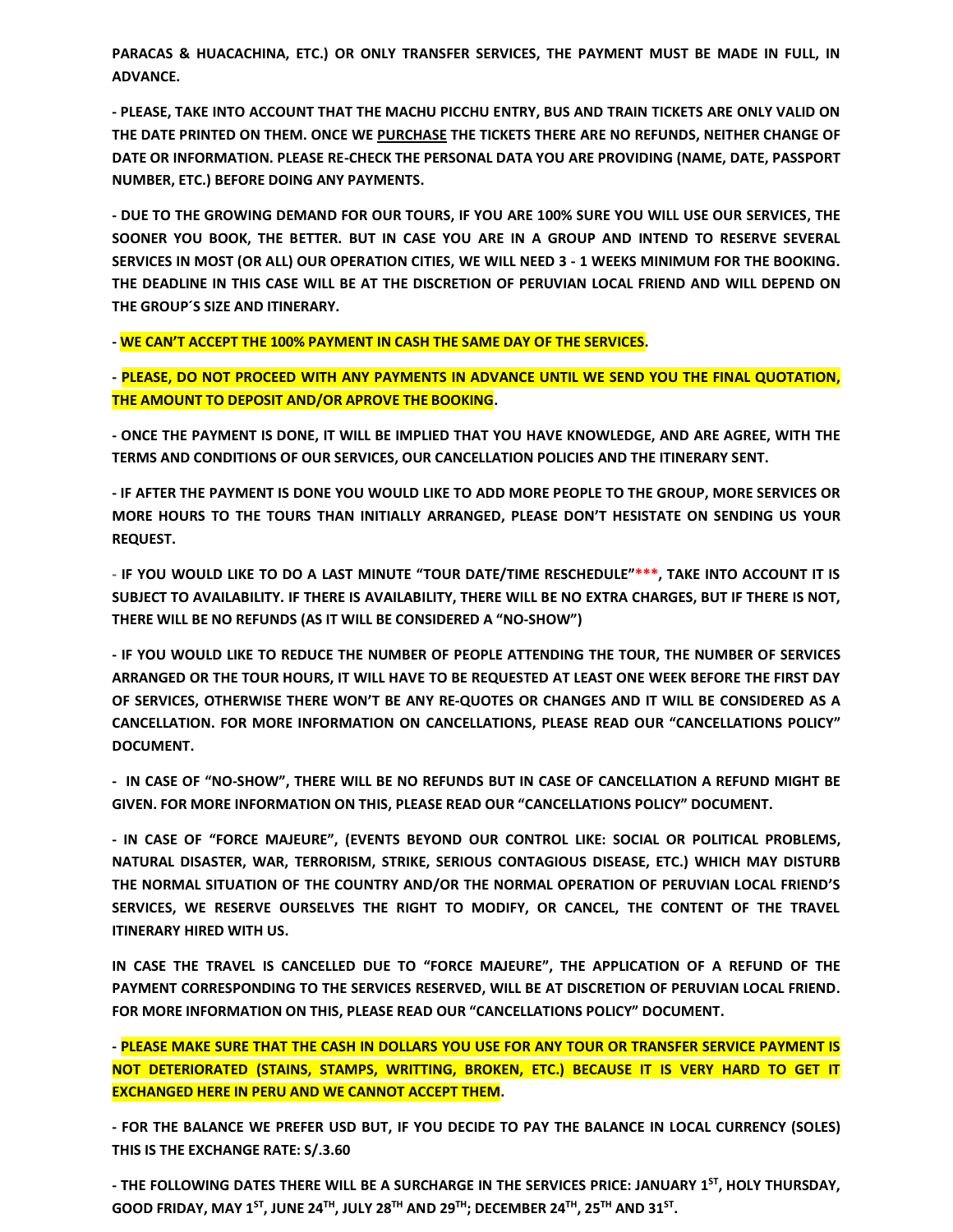**- PERUVIAN LOCAL FRIEND'S SERVICE DOES NOT COVER ANY HEALTH INSURANCE OR TRAVEL INSURANCE NOR IS RESPONSIBLE FOR ANY INCIDENT OF THAT SORT.**

**- HANGING OUT WITH US, WHILE EXPLORING THE CITY, SHOULD NEVER BE MISTAKEN WITH DRUGS SEARCHING, PROSTITUTION OR ANY KIND IF ILLEGAL ACTIVITY.**

*IMPORTANT:* **IF YOU ARE NOT AGREE WITH THESE TERMS AND CONDITIONS (THE SAME THAT ARE MANDATORY), PLEASE ABSTAIN OF UTILIZING OUR WEBSITE AND/OR WEB COMPONENTS.**

**\* LAYOVER TOURS = TOURS THAT START AT THE AIRPORT, BUS STATION OR CALLAO PORT AND FINISH AT THE AIRPORT (OR VICEVERSA). IF YOU BOOK THE AIRPORT, BUS STATION OR CALLAO PORT PICK UP AND THE TOUR BUT NOT THE DROP OFF AT THE AIRPORT (OR VICEVERSA), IT IS ALSO CONSIDERED A LAYOVER TOUR. THIS TERM DOESN'T APPLY TO TOURS THAT BEGIN AND FINISH AT THE CALLAO PORT (CRUISESHIPS).**

**\*\* SPECIAL REQUESTS = TOURS OR SERVICES WHOSE REALIZATION COULD BE SUBJECT TO UNFORSEEN LAST MINUTE INCONVENIENTS THAT MIGHT ALTER THE AGREED PLANS. THE DETERMINATION OF WHAT CONSTITUTES A "SPECIAL REQUEST" IS AT THE DISCRETION OF PERUVIAN LOCAL FRIEND. EX: IF THE SAME DAY YOU ARE PICKED UP FROM THE AIRPORT, DO A TOUR AND ARE DROPED OFF AT YOUR HOTEL.**

**\*\* EXCEPTIONS = OUR HISTORICAL BARS TOUR AND THE BARRANCO BITES & SIGHTS TOUR INCLUDE ALL THE FOOD AND DRINKS MENTIONED ON THE ITINERARY. THE FULL DAY MISMINAY AND THE FULL DAY UROS & TAQUILE INCLUDE LUNCH. ON THE OTHER HAND, OUR CARAL TOUR INCLUDES JUST THE ENTRY TICKETS.**

**\*\* EXCEPTION = IN THE 8HRS WALKING & CAR CUSCO TOUR, THE FIRST 4HRS OF THE TOUR ARE JUST BY WALKING, SO IF YOU FEEL TIRED DUE TO THE ALTITUDE, YOU CAN TAKE LOCAL BUSES OR TAXIS IF YOU NEED TO, BUT THOSE EXPENSES ARE NOT INCLUDED.**

**\*\* LAST MINUTE TOURS = TOURS BOOKED LESS THAN 3 DAYS IN ADVANCE.**

**\*\*\* TOUR DATE/TIME RESCHEDULE = TRYING TO RESCHEDULE A TOUR'S DATE/TIME DURING THE 72 HRS BEFORE THE ARRANGED DAY.**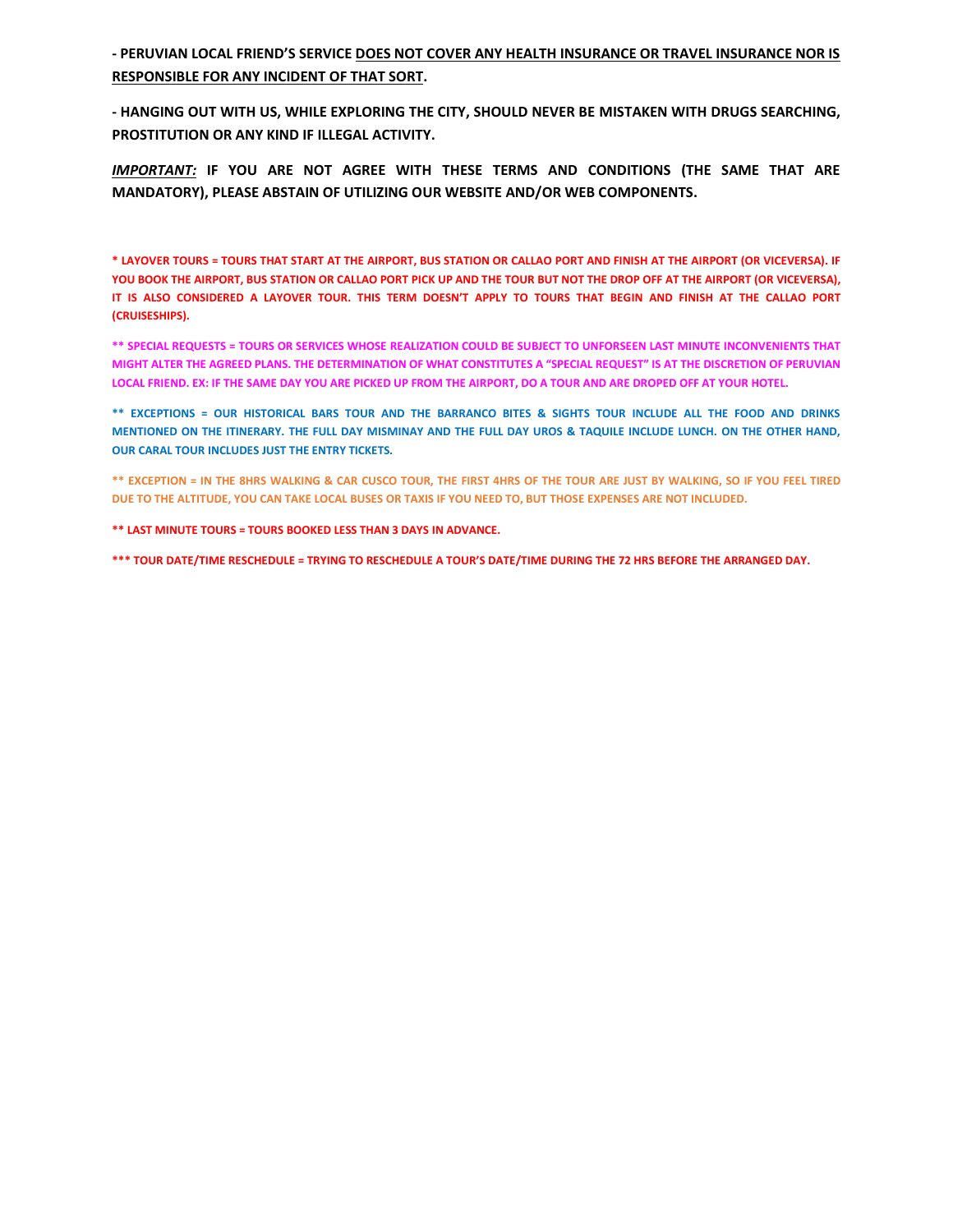

## **PAYMENT METHODS**

**TO BOOK A TOUR OR TRANSFER SERVICE WITH PERUVIAN LOCAL FRIEND YOU'LL NEED TO DO A PAYMENT IN ADVANCE USING ANY OF THE FOUR FOLLOWING METHODS.**

**PLEASE, DO NOT PROCEED WITH ANY PAYMENTS IN ADVANCE UNTIL WE SEND YOU THE FINAL QUOTATION, THE AMOUNT TO DEPOSIT AND/OR APROVE THE BOOKING.**

**AS SOON AS YOU DO THE PAYMENT, PLEASE LET US KNOW VIA E-MAIL SO WE CAN ACKNOWLEDGE THE DEPOSIT, CONFIRM THE SERVICES AND PROCEED WITH THE PROPER ARRANGEMENTS.**

### *METHOD 1:*

**PAY WITH A DEBIT OR CREDIT CARD**

*WE'LL SEND THE PAYMENT LINK TO YOUR E-MAIL.*

*\*\* WHEN PAYING FOR "LAST MINUTE TOURS", THIS METHOD WILL BE THE ONLY ONE AVAILABLE \*\**

### *METHOD 2:*

**IF YOU HAVE A BANK ACCOUNT IN USA, DO A MONEY TRANSFER TO OUR USA BANK ACCOUNT USING ZELLE:**

*FIRST NAME: JOSE LAST NAME: MEDINA CAYCHO (***USE BOTH LAST NAMES PLEASE)**

*E-MAIL: [peruvianlocalfriend@gmail.com](mailto:peruvianlocalfriend@gmail.com)*

*FIND IF YOUR BANK USES ZELLE WITH THE FOLLOWING LINK:<https://www.zellepay.com/get-started>*

### *METHOD 3:*

**DOING A DEPOSIT TO OUR PAYPAL ACCOUNT**

*WE'LL SEND THE PAYMENT LINK TO YOUR E-MAIL.*

*\*\* WHEN PAYING FOR "LAST MINUTE TOURS", THIS METHOD WILL BE THE ONLY ONE AVAILABLE \*\**

### *METHOD 4:*

**DOING A MONEY TRANSFER USING MONEY GRAM OR WESTERN UNION. THIS IS THE INFO YOU'LL NEED:**

*FIRST NAME: SANDRA MIDDLE NAME: GABRIELA*

*PATERNAL LAST NAME: ARCE MATERNAL LAST NAME: CASTAÑEDA*

*PHONE NUMBER: 51- 986878829 DNI (ID): 43576007 E-MAIL: [PERUVIANLOCALFRIEND@GMAIL.COM](mailto:PERUVIANLOCALFRIEND@GMAIL.COM)*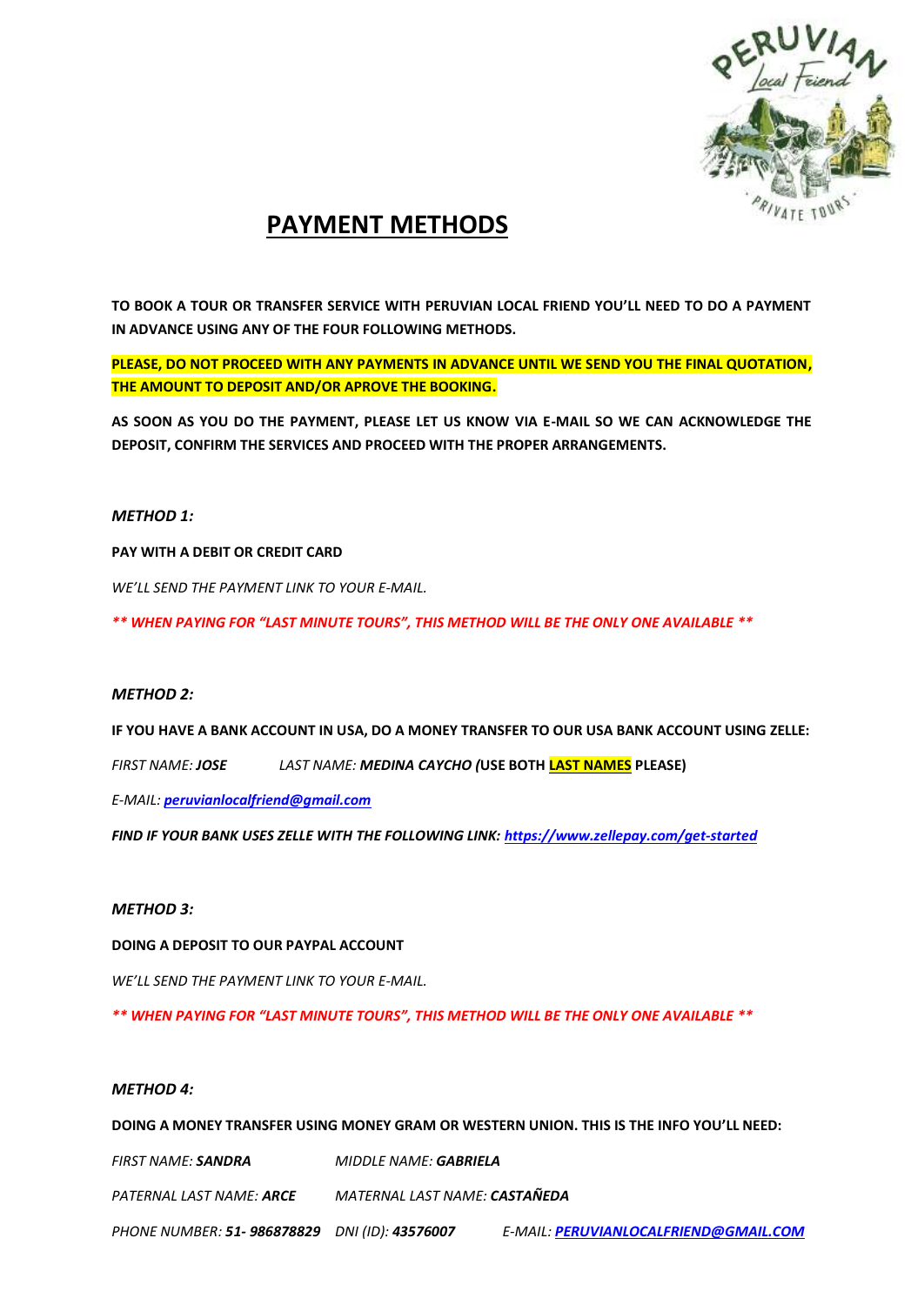### *ADDRESS: CALLE A 168 URB. SANTA MARIA DE VILLA - MATELLINI – CHORRILLOS - LIMA 09 – PERU*

**IMPORTANT:**

- **USE BOTH NAMES AND LAST NAMES (SANDRA GABRIELA ARCE CASTAÑEDA) AS THEY ARE VERY IMPORTANT TO PICK UP THE MONEY. BY THE WAY, HERE IN PERU IS COMMON THAT WE USE TWO NAMES AND TWO LAST NAMES.**
- **MAKE SURE THE MONEY IS IN USD DOLLARS AND THAT WE RECEIVE IT ON THE SAME USD CURRENCY.**
- **AFTER YOU SEND THE WIRE PLEASE SEND US BY E-MAIL THE CODE ("MTCN" IN WESTERN UNION OR "REFERENCE NUMBER" IN MONEY GRAM) AND A PHOTO OF THE RECEIPT.**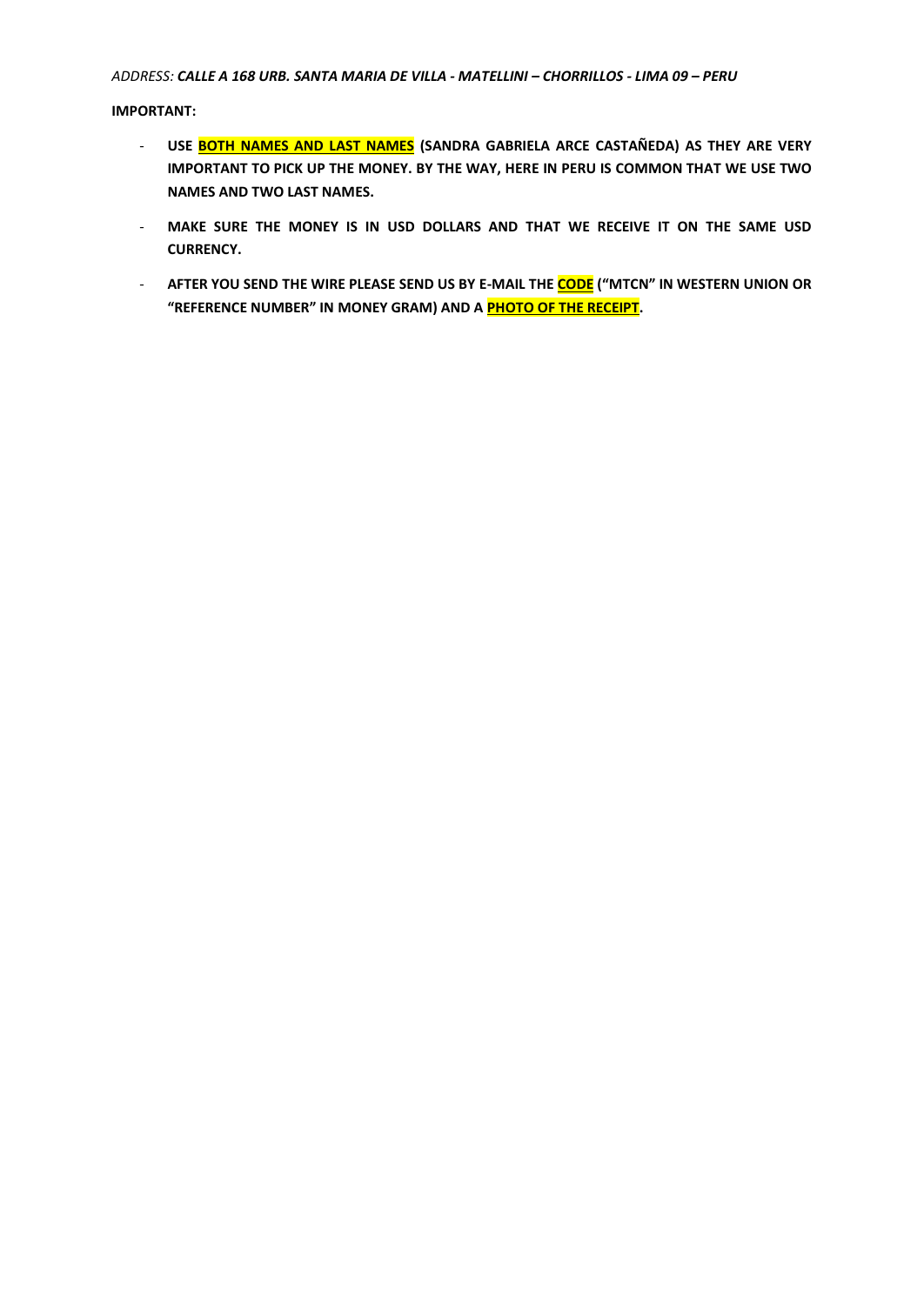## **CANCELLATIONS POLICY\*\***

Any cancellation by you must be initiated by email to [peruvianlocalfriend@gmail.com.](mailto:peruvianlocalfriend@gmail.com) We will acknowledge your cancellation by responding to that message.

If you cancel our services for any reason (example: illness, change of personal circumstances, etc.) this will be the refund policy to pursue:

*Cancellation 7 days - 24hrs before the arranged date:* There will be NO refunds.

*Cancellation 8 days – 15 days before the arranged date:* Refund of the **50% of what you have paid**, but in case of "Layover Tours", "Special Requests" or if you booked only transfer services, we'll just retain the 25% of what you have paid.

*Cancellation more than 15 days before the arranged date:* Refund of the 100% of what you have paid.

In case of "Force Majeure"\*\* the application of a refund will be at discretion of Peruvian Local Friend.

How we'll proceed for refunds:

- If you paid with a **VISA or Mastercard Debit or Credit Card**, we'll send you a partial or total refund (depending on the case) using the VISA link too. It will take around 2 weeks.
- If you paid with an **American Express Card**, a fee will be applied. We'll send you a partial or total refund (depending on the case) using the VISA link too. It will take around 2 weeks.
- If you paid by **PayPal**, we'll send you a partial or total refund (depending on the case) using PayPal too. A PayPal fee might be applied.
- If you paid by **Zelle**, we'll send you a partial or total refund (depending on the case) using Zelle too. We'll need your account number and your e-mail. No fees will apply.
- If you paid by **Wells Fargo** and you are a Wells Fargo customer, we'll send you a partial or total refund (depending on the case) using Zelle. We'll need your account number and your e-mail. No fees will apply.
- If you paid by **Western Union or Money Gram**, we'll send you a partial or total refund (depending on the case) using PayPal. We'll need you to open a PayPal account. A PayPal fee will be applied.
- If you paid by **wire transfer or deposit from a non-Wells Fargo bank**, we'll send you a partial or total refund (depending on the case) using PayPal. We'll need you to open a PayPal account. A PayPal fee will be applied.

If you do not make use of any of these cancellation options, we will issue you a coupon equal to the amount of your advanced deposit minus the fees (In case of "Layover Tours", the coupon is available only if the cancellation is done more than 15 days before the arranged date). This coupon will be issued after the cancellation arrangements are discussed and it is valid for two years. It can be used only one time. You can use it for any Peruvian Local Friend tours and it cannot be redeemed for cash.

In case of groups (2 people or more) we'll send only one coupon under the name of the person who did the arrangements directly with us.